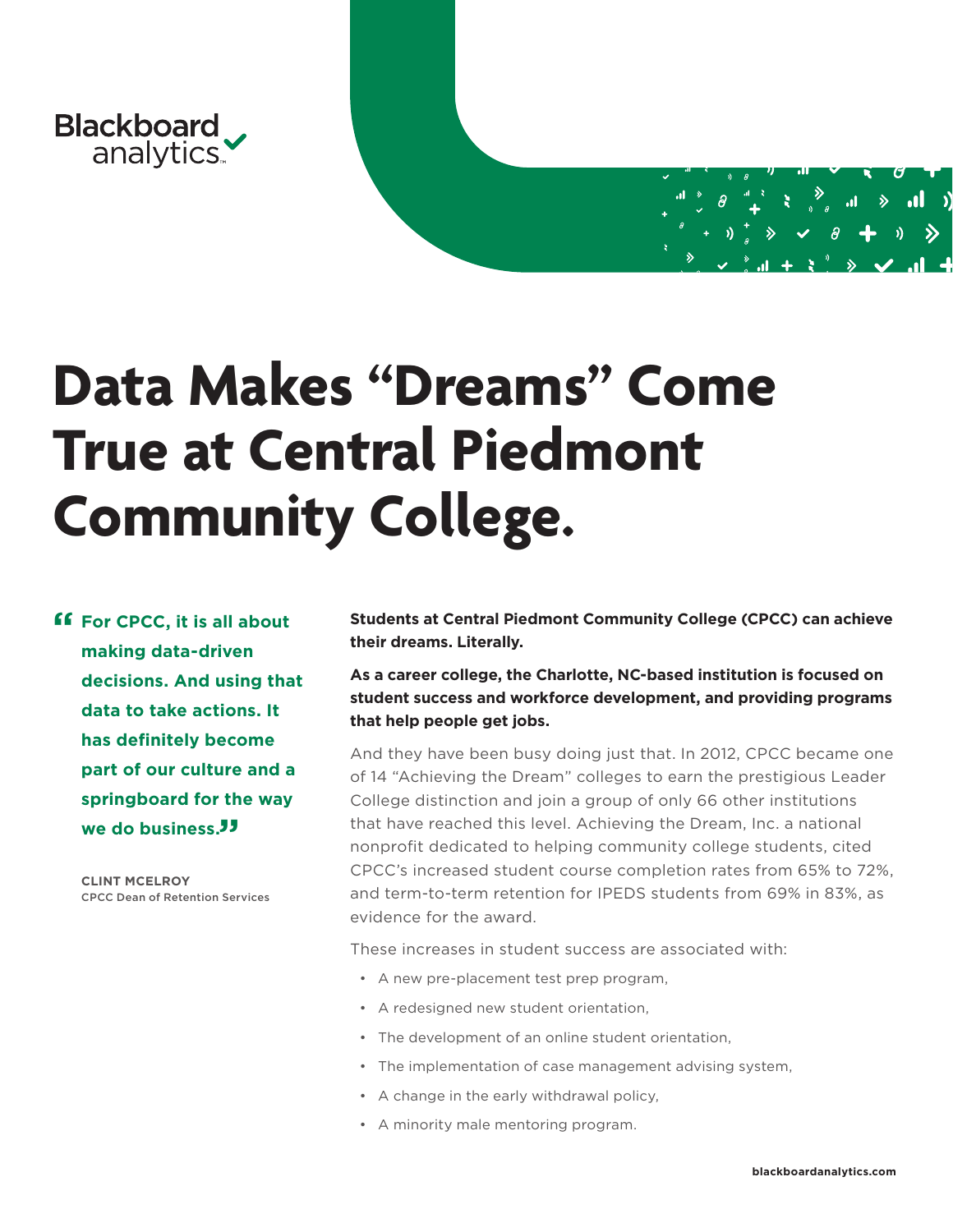## **ANALYTICS IN ACTION**

**THE SCHOOL:**

- **• The school was founded in 1963**
- **• 70,000+ students on six campuses make it the largest community college in the North Carolina Community College System**
- **• Over 258 degree, diploma, and certificate programs.**

#### **THE CHALLENGE: :**

**Academic and administrative leaders on campus did not have access to the information they needed to inform decisions and improve student success, close achievement gaps, and increase retention and completion rates.**

#### **THE SOLUTION :**

**Blackboard Analytics enables self-service access to dashboards, reports and data exploration for CPCC leadership. As a result of better access to information, new initiatives have been implemented which contributed to improved student success - student course completion rates from 65% to 72%, and term-to-term retention for IPEDS students from 69% in 83%.**

The catalyst for many of the changes has been Blackboard Analytics.

"For CPCC, it is all about making data-driven decisions. And using that data to take actions," said Clint McElroy, CPCC Dean of Retention Services. "It has definitely become part of our culture and a springboard for the way we do business."

## **Putting actionable information into the hands of campus leaders**

Before analytics, assembling and understanding the data was no easy task. With six campus locations serving 70,000+ students, a large online enrollment, four-year and two-year degree programs, literacy programs, and continuing education, CPCC had its hands full understanding all the dynamics of its diverse student population.

David Kim, CPCC CIO, explained how CPCC used Blackboard Analytics to institutionalize a more strategic reporting approach. "We were challenged with people requesting ad-hoc reports, and after reviewing those reports, wanting more information and requesting even more reports. They had no easy way to test their theories. Blackboard Analytics was the only tool we looked at which was very user friendly, and also allowed users to dig deep into the data to explore "what if" scenarios, and really understand the issues in a multidimensional way."

"Before if I wanted to look at some longitudinal data I would make a request to our institutional research area and look at separate term reports to determine the change in retention from fall to spring, for example. Now I can sit at my desk and play with ideas, see trends, and experiment in a way that I could not do before" said McElroy. "There's no way in the world I could do this without Blackboard Analytics."

## **Using analytics to improve retention**

The increasing number of students attending community colleges reflects a broader reach into the general population as well as higher percentages of underprepared students for U.S. community colleges. More than two-thirds of incoming students need academic remediation, before even stepping foot on campus. And many of them—who are often the first in their families to go to college, and who must juggle work and parenting—don't understand how to balance all those demands while studying at the college level.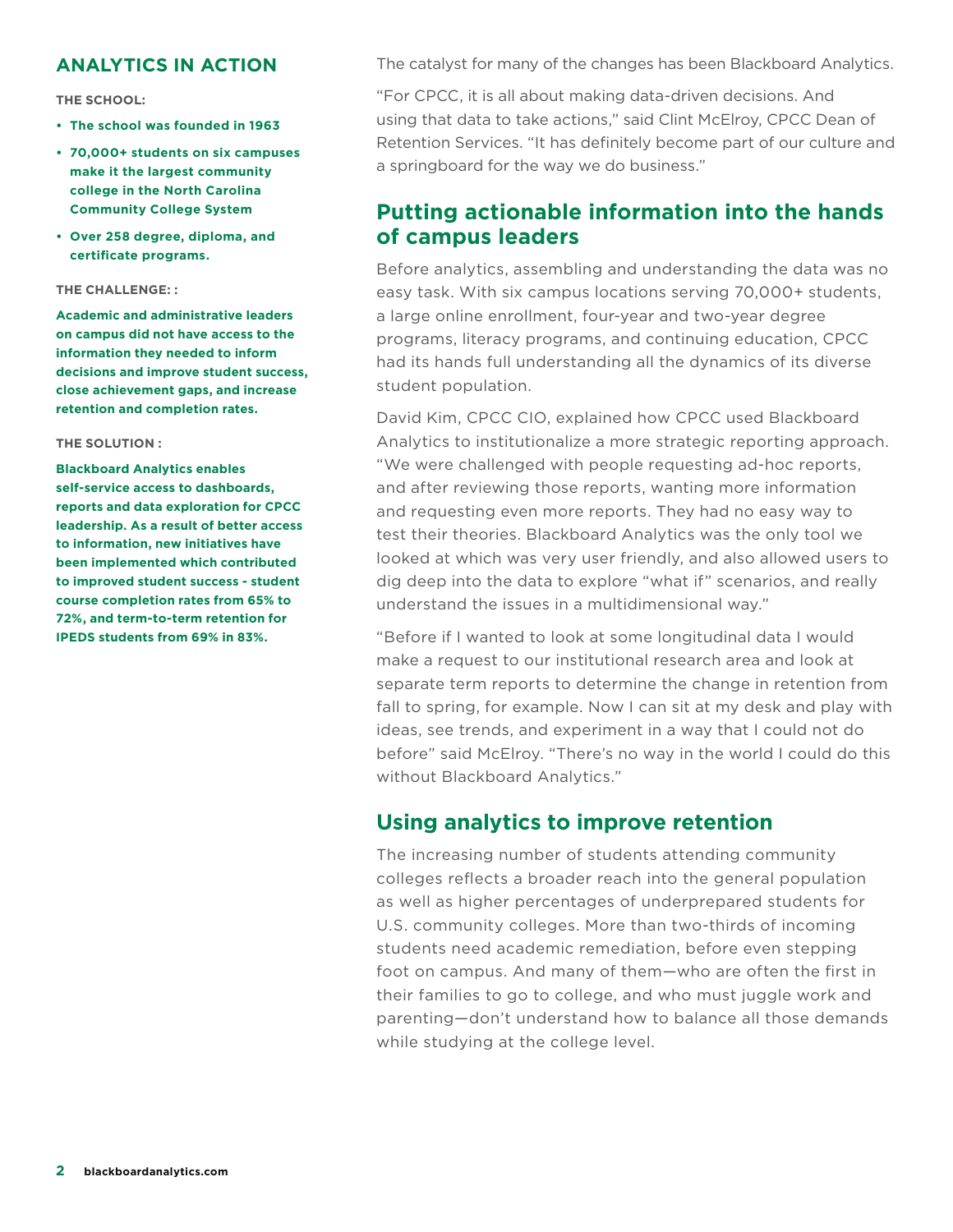#### **Increasing success rates for first year students**

Looking internally, the Strategic Planning Group at CPCC learned that first-year student success rates were low. This data spurred the creation of a new department called the First Year Experience, one of the programs recognized for helping to improve completion and retention rates.

Brad Bostian, First Year Experience Director, said, "Based on the data, our Strategic Planning Group recommended every first year student be required to take advisement and an orientation session. Students were equipped with all the info they needed to enroll efficiently and accurately. Secondly, to help students during their first year, we have created successful learning networks, tutoring, mentoring and other services we know will help them succeed."

Has analytics helped improve student success? "It has helped us point to a lot of inefficiencies," said Bostian. "Student behaviors that are important to understand such as enrollment patterns. Things that work or don't work well in terms of teaching methods or course delivery. All those have been revealed through analytics."

## **Targeting support for struggling groups**

Historically CPCC only looked at one rolled-up view of success data. Now users can drill down and bounce a number of different scenarios against each other. Demographic information, age band, grade performance by gender, by ethnicity… and many other situational needs.

For example, using Blackboard Analytics, CPCC determined that many African American male students were struggling academically. With this information in hand, the institution was able to dig deeper into the root causes and establish a minority male mentoring program (recognized as having an impact on success rates.)

They also identified that many of their older students were also struggling. When they looked further, they found that the issue was related not to academics, but to technology. As a result, they started offering courses in a hybrid form with built-in instructional time for learning the technology.

## **Optimizing course utilization and breaking down barriers to completion**

At the instructional level, course utilization provided another area ripe for improvement. "For our students, a big barrier to completion is that they can't take the classes because enrollments are full," said McElroy. "A certain percentage will become discouraged and dropout. With Blackboard we can look course by course over the years, and see which classes fill up and which courses are consistently less than full. We have taken a very informed approach; saving money by offering fewer unpopular courses and freeing up resources for more classes the students want to take."

## **Working with high schools to impact recruitment**

Marketing outreach has also benefited from Blackboard Analytics. "One of the pieces on our strategic planning dashboard is enrollment of students by high school," said McElroy. By knowing which schools are increasing, staying flat, or declining, we know which principals or school counselors to work with to increase the flow of students from those schools. It's all about changing perceptions and setting up positive outreach about our school."

# **Strategic dashboards to measure outcomes and performance-based funding model KPIs**

As with many states, North Carolina has been easing into a performance funding model. Effectiveness for schools like CPCC is assessed by the state on KPI's such as retention, successful grades, gateway course completion, etc. Blackboard Analytics has given CPCC a great way to look at KPIs. The Strategic Planning Group works with the state goals and sets internal goals in terms of performance. Then they can monitor those metrics from a convenient strategic planning screen, which includes all metrics in one place.